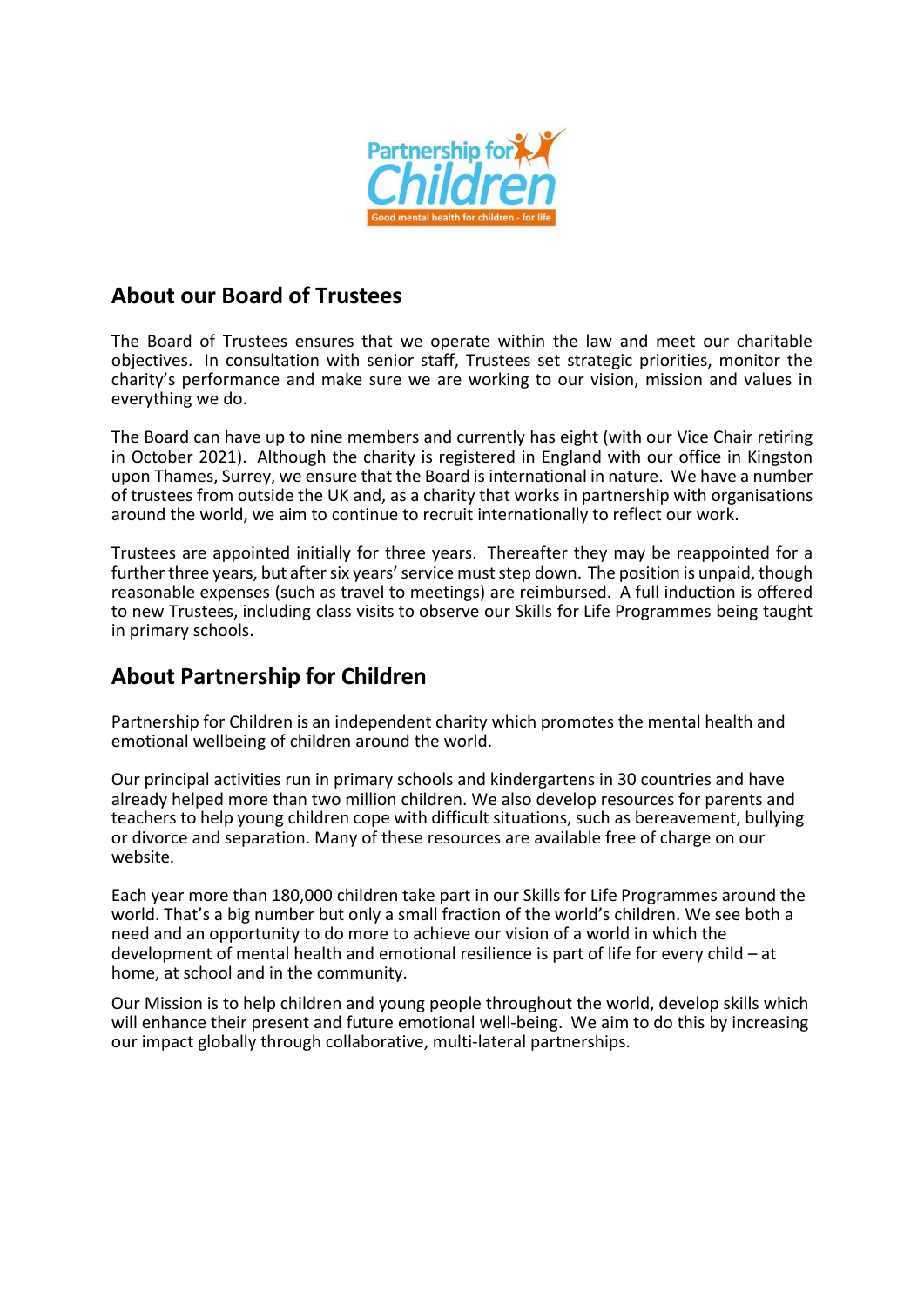Our strategic goals for the period 2020 – 2022 are:

- Reach more children and young people, including underserved groups, through evidence informed programmes
- Enhance partnerships to increase reach and sustainability
- Grow our funding to resource our ambitions for new programmes and partnerships
- Optimise the structure and capacity of Partnership for Children to deliver our strategic goals

More information about our programmes, our strategy and the current members of our Board of Trustees can be found on our website www.partnershipforchildren.org.uk

## **Trustee – Role Description**

| <b>Remuneration:</b> | The role of trustee is unpaid but reasonable travel expenses may be<br>claimed                                                                                                                                                                                                                                                                                                                                                                                                                                                                                                      |
|----------------------|-------------------------------------------------------------------------------------------------------------------------------------------------------------------------------------------------------------------------------------------------------------------------------------------------------------------------------------------------------------------------------------------------------------------------------------------------------------------------------------------------------------------------------------------------------------------------------------|
| Location:            | Partnership for Children's offices, Kingston-upon-Thames or central<br>London or Zoom                                                                                                                                                                                                                                                                                                                                                                                                                                                                                               |
| Time commitment:     | Up to 4 board meetings annually. Two are evening meetings $(18.00 -$<br>20.00), two are half-day meetings $(10.00 - 13.00)$ . Trustees can attend<br>via Zoom as necessary, however we hope to return to in person half day<br>meetings in Autumn 2022. Working groups and Sub Committees are<br>organised as required (usually 4 times per year $-1$ hour meetings<br>online) and Trustees are asked to be on one Sub Committee or Working<br>group. Staff members may contact individual trustees between<br>meetings on matters relating to their particular areas of expertise. |

#### **Term of Office:** Trustees serve a 3-year term and can serve for a maximum of 2 terms.

### **The statutory duties of any charity trustee are:**

- To ensure the charity complies with its governing document and pursues its defined objectives
- To contribute actively to giving clear strategic direction, setting overall policy, defining goals and setting targets, and evaluating performance
- To safeguard the charity's good name and values
- To ensure the charity's effective and efficient administration
- To ensure the charity's financial stability, protecting and managing its property and ensuring the proper investment of its funds.
- To appoint the Chief Executive and monitor his or her performance